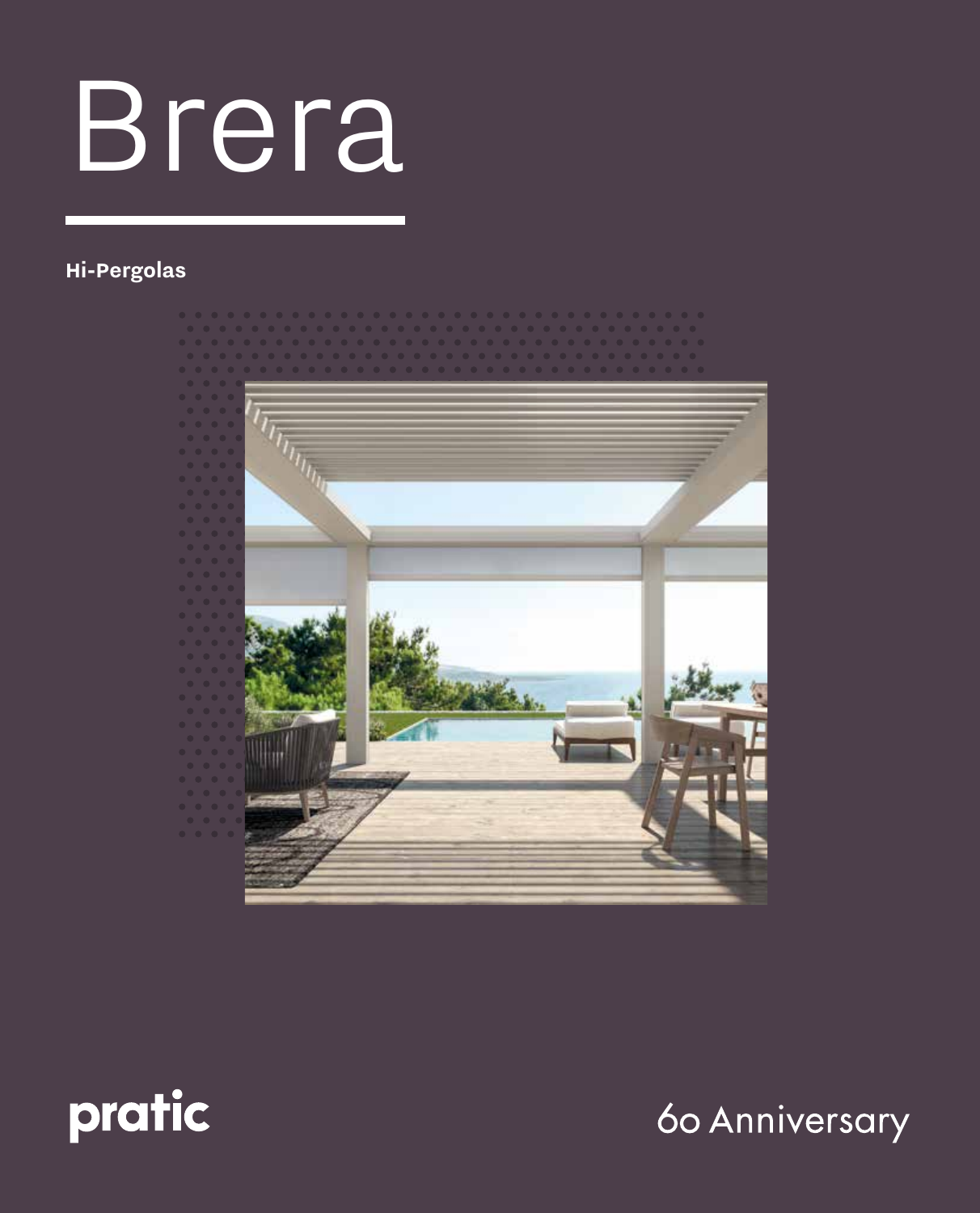### Tecnologia bioclimatica

### con lame retrattili

ի հղիլ<sub>ակը</sub>

Serie Brera è stata concepita per rispondere, in maniera semplice e funzionale, al desiderio di vivere giardini e spazi open air con la massima libertà, unendo due benefici: protezione e possibilità di apertura totale. Con un unico movimento rapido,

silenzioso ed elegante, le lame frangisole di Brera scorrono e si compattano in uno spazio ridotto.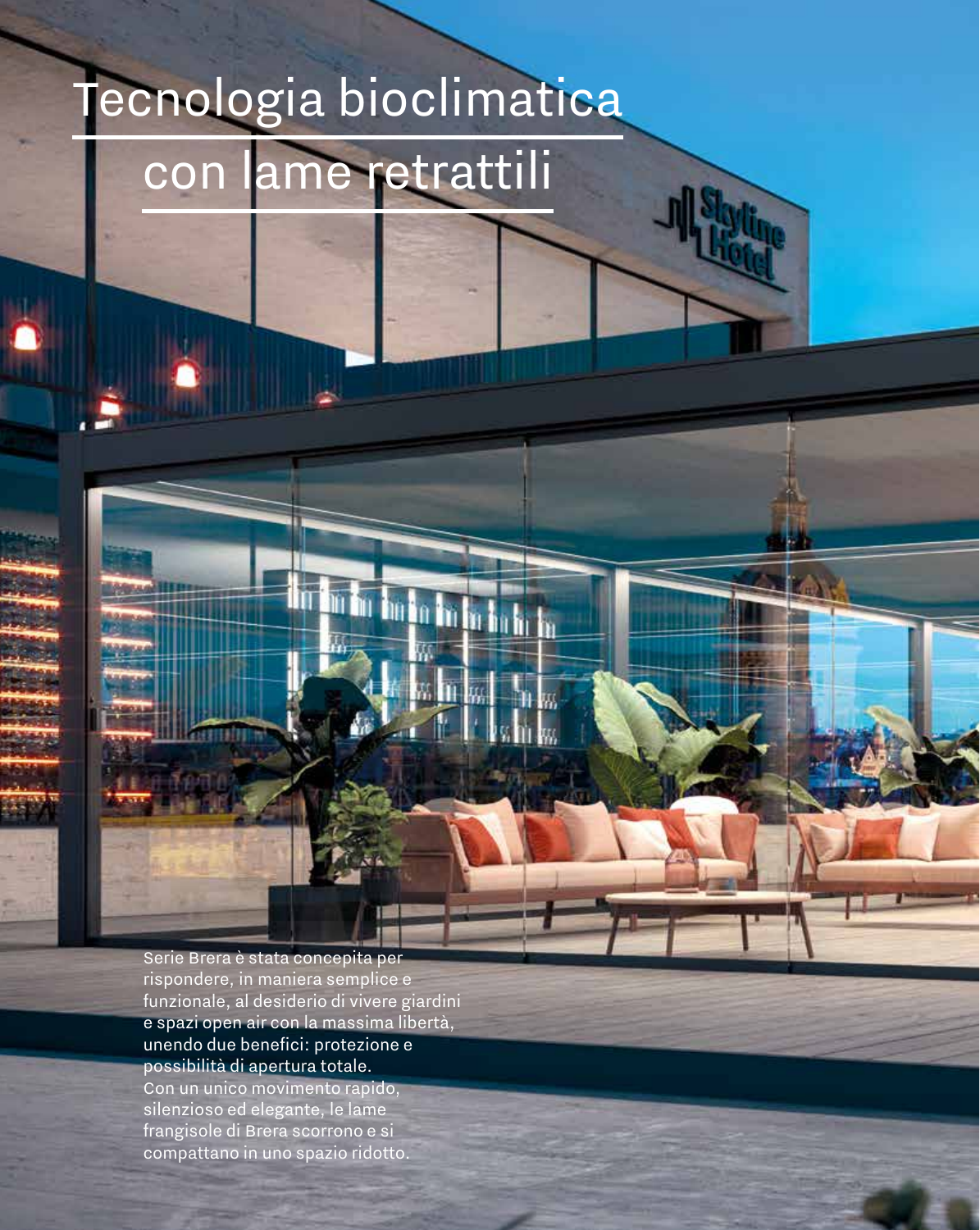#### **EN Bioclimatic technology with retractable blades**

Brera series has been conceived to respond, in a simple and functional way, to the desire to live gardens and open air spaces with the highest freedom, by combining two advantages: protection and possibility of total opening. With a single fast movement, silent and elegant, the sun-shading blades of Brera slide and

#### **DE Bioklimatische Technologie mit einstellbaren Lamellen**

Die Serie Brera wurde entworfen, um auf einfache und funktionale Weise auf den Wunsch zu reagieren, Gärten und Freiräume mit der höchsten Freiheit zu leben, indem zwei Vorteile kombiniert werden: Schutz und Möglichkeit, eine vollständige Öffnung zu erreichen. Mit einer einzigen schnellen Bewegung, geräuschlos und elegant, gleiten die Brera Sonnenschutzlamellen und verdichten in einem kleinen Raum.

**Technologie bioclimatique avec lames rétractables** La série Brera a été conçue pour répondre, de façon simple et fonctionnelle, au désir de vivre jardins et espaces extérieurs en totale liberté, en combinant deux bénéfices : protection et possibilité d'ouverture totale. Avec un seul mouvement rapide, silencieux et élégant, les lames brise-soleil de Brera glissent et se compactent dans un espace réduit.

**FR**

声

**ES Tecnología bioclimática con lamas retractiles**

Serie Brera se concibió para responder, de manera simple y funcional, al deseo de vivir jardines y espacios al aire libre con la máxima libertad, juntando dos ventajas: protección y posibilidad de total abertura. Con un único movimiento rápido, silencioso y refinado, las lamas de Brera deslizan y se compactan en un espacio mínimo.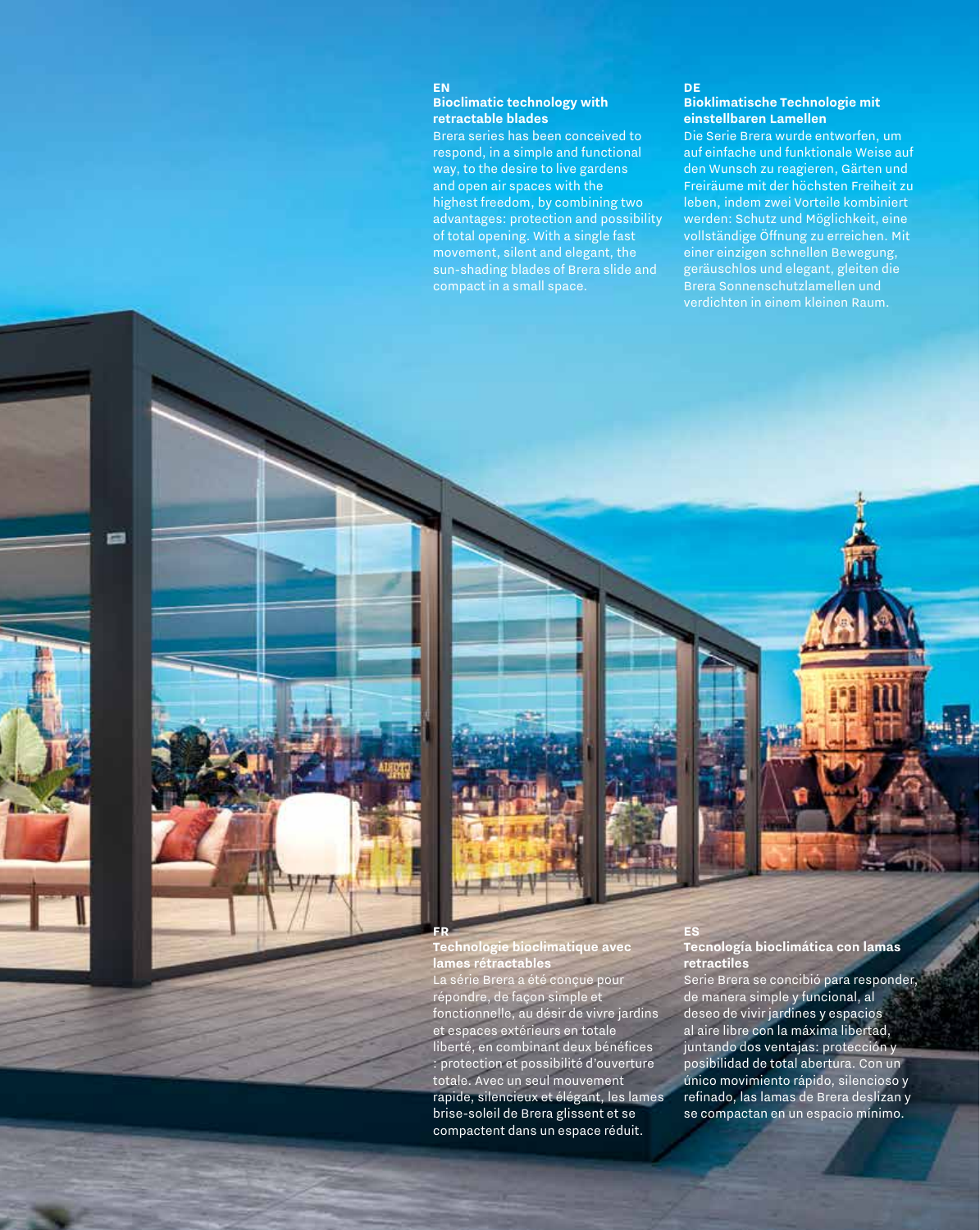# Brera P Brera P



Pensata per chi ama la libertà a 360°: le lame si compattano creando una finestra sul cielo. Brera P è la versione **la versione** full-optional con tende verticali Raso e chiusure vetrate Serie Glass.



#### **EN EN**

Designed for who loves a Designed for who loves a 360-degree freedom: blades 360-degree freedom: blades become compact creating a window become compact creating a window to the sky. Brera P is the  $\hspace{0.1mm}$ full-optional version with vertical full-optional version with vertical Raso closures and Slide Glass Raso closures and Glass Series  $w$ indows. $w = \frac{1}{2} \int_0^1 \frac{1}{2} \, dx$ 

#### **DE DE**

Diese Pergola kam zur Welt für alle Leute, die die 360° Freiheit lieben: die Lamellen verdichten sich, indem ein Fenster zum Himmel erschafft wird. Brera P ist die voll ausgestattete Version ist die voll ausgestattete Version mit vertikalen Markisen Raso und mit vertikalen Markisen Raso und Glasverschlüsse der Glass Series.

#### **FR FR**

Conçu pour ceux qui aiment la Conçu pour ceux qui aiment la liberté à 360 °: les pales sont liberté à 360 °: les pales sont compactées en créant une fenêtre compactées en créant une fenêtre sur le ciel. Brera P est la version complète avec des stores Raso verticaux et fermetures vitrées de la Série Glass. In verre Slide Glass.

#### **ES ES**

Pensada para quien ama la Pensada para quien ama la libertad a 360º: las láminas se libertad a 360º: las láminas se compactan creando una ventana compactan creando una ventana en el cielo. Brera P es la versión completamente equipada con con cortinas verticales Raso y cortinas verticales Raso y las cristaleras de la Serie Glass.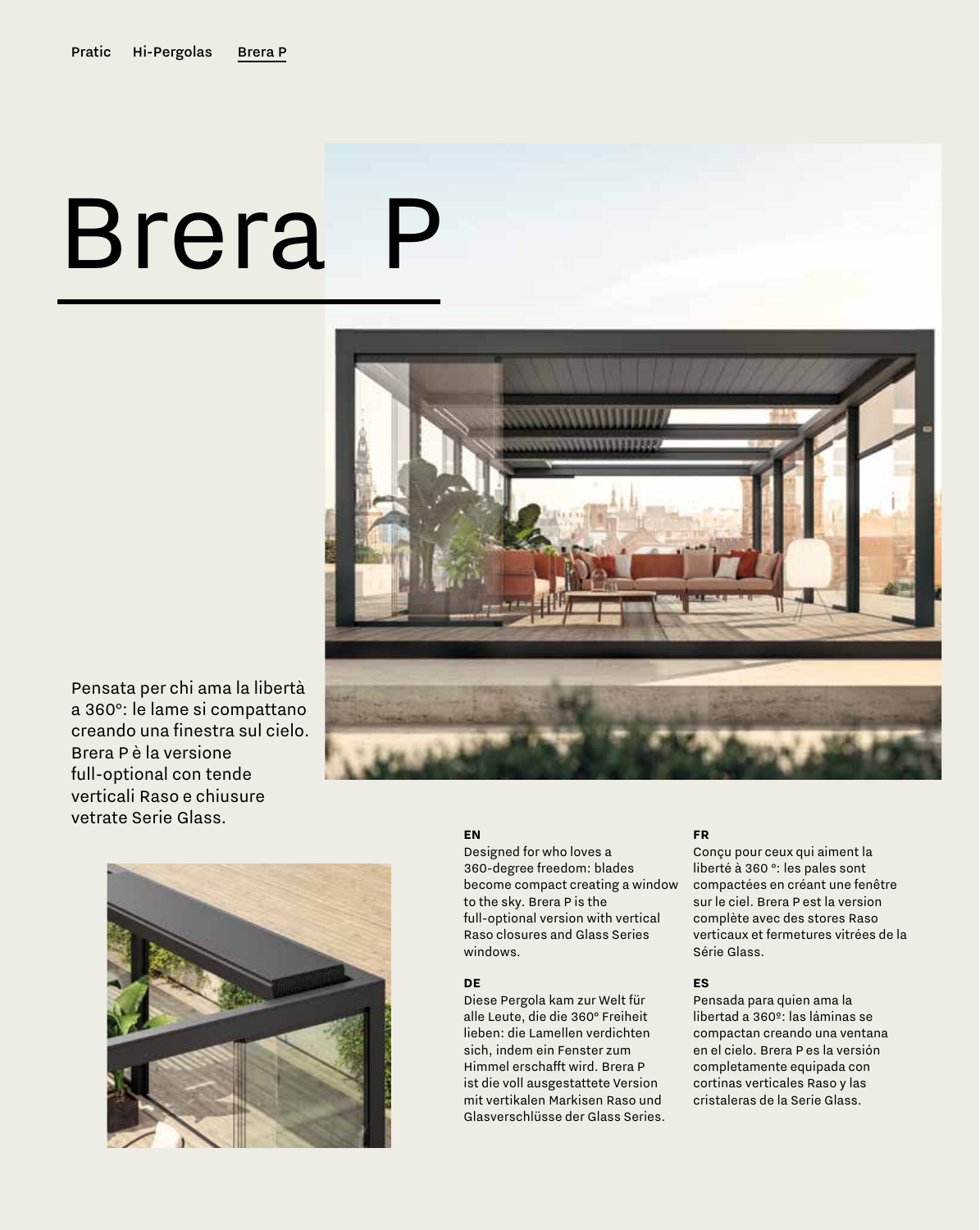Brera S offre funzionalità e tecnologia: una struttura solida ma visivamente leggera con lame frangisole compattabili. Brera S può essere arricchita da vetrate Serie Glass.

## Brera S



#### **EN**

Brera S offers functionality and technology: a solid but soft in the eyes structure with compactable sunshade blades. Brera S can be enriched with Glass Series windows.

#### **DE**

Brera S bietet Funktionalität und Technologie: eine feste, aber optisch leichte Anlage mit Sonnenschutzlamellen, die verdichtet werden können. Brera S kann mit Glass Series Glastüren bereichert werden.

#### **FR**

Brera S offre fonctionnalité et technologie: une structure solide mais visuellement légère avec des lames brise-soleil rétractables. Brera S peut être enrichi avec fermetures en verre Série Glass.

#### **ES**

Brera S ofrece funcionalidad y tecnología: una estructura sólida pero visivamente ligera con láminas parasoles compatibles. Brera S puede enriquecerse con cristaleras de la Serie Glass.

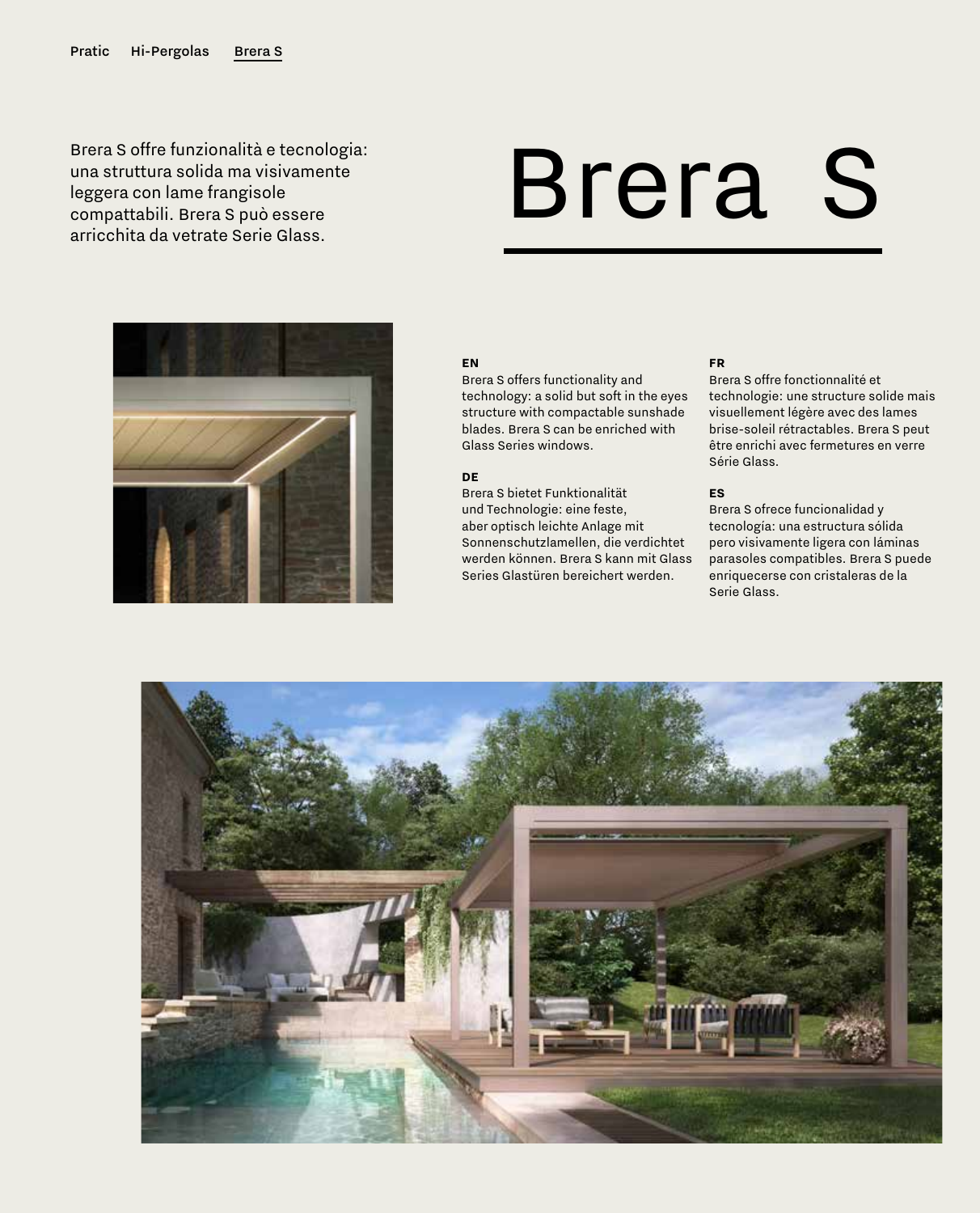## Brera

Brera B si compone di profili studiati per avere il minimo ingombro e adattarsi in modo discreto in cavedi e spazi preesistenti.





#### **EN**

Brera B is customized and made up of profiles that are conceived to take up a minimal amount of space and to discreetly adapt in pre-existing spaces.

#### **DE**

Maßgefertigt hergestellt, besteht Brera B aus Profilen, die so konzipiert sind, dass sie Mindestabmessungen haben und diskret in bereits vorhandenen Räumen passen.

#### **FR**

Réalisée sur mesure, Brera B est composé de profilés conçus pour avoir un encombrement minimum et s'intégrer discrètement dans des espaces préexistants.

#### **ES**

Realizada a medida, Brera B se compone de perfiles estudiados para ocupar el menor espacio posible y adaptarse de forma discreta a espacios preexistentes.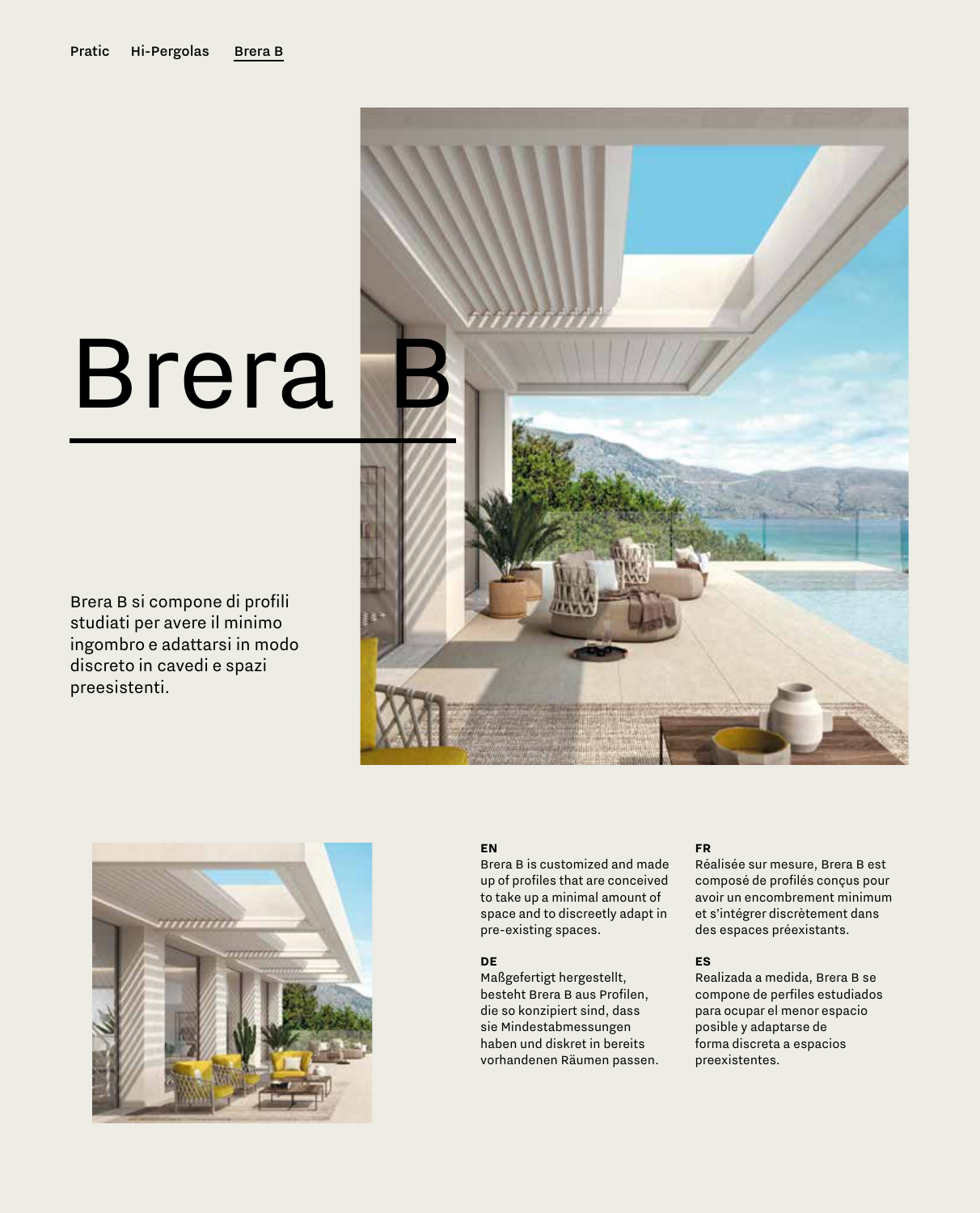#### **IT**

#### **TRE VERSIONI DISPONIBILI**

- **Brera P** struttura in alluminio completabile con tende verticali Raso e vetrate Serie Glass
- **Brera S** struttura in alluminio completabile con vetrate Serie Glass
- · **Brera B** copertura con profili perimetrali di dimensione minima per inserimento in cavedi e strutture preesistenti

#### **CARATTERISTICHE TECNICHE**

- · Dimensioni massime singolo modulo: **Brera P**: 450 x 610 cm **Brera S**: 450 x 600 cm **Brera B**: 430 x 585 cm
- Sistema di lame frangisole che con telecomando si inclinano e si compattano
- · Ingombro ridotto delle lame compattate
- · Protezione dal sole, dalla pioggia, dal vento e dalla neve
- · Struttura e lame frangisole interamente in alluminio UNI6060, UNI6063
- Aste di collegamento delle lame in INOX
- · Moduli accoppiabili nella profondità e nella larghezza per coprire anche spazi ampi (Brera P, Brera S)

#### **OPTIONAL**

- Raso: tende verticali integrate nella struttura (Brera P)
- · Vetrate panoramiche Serie Glass (Brera P, Brera S)
- LED integrati con luce RGB (con bianco incluso) o con sola luce bianca
- · Quadra Light
- · Sensori di temperatura, pioggia, vento
- Pedana Set: pedana certificata integrabile alle strutture

#### **PATENTS PENDING**

Domande di brevetto depositate

#### **EN**

#### **THREE VERSIONS AVAILABLE**

- **Brera P** structure made of aluminum finishable with vertical Raso closures and Glass Series windows
- **Brera S** structure made of aluminum finishable with Glass Series windows
- **Brera B** structure with minimum size perimetral profiles that can be easily inserted in inner courtyards and in pre-existing spaces

#### **TECHNICAL CHARACTERISTICS**

- · Maximum dimensions single module: **Brera P**: 450 x 610 cm **Brera S**: 450 x 600 cm **Brera B**: 430 x 585 cm
- · Sunshade blades system that tilt and become compact by remote control
- Reduced obstruction thanks to the compacted blades
- Protection from sun, rain, wind and snow
- Structure and sunshade blades entirely made of aluminum UNI6060, UNI6063
- Link rods and blades made of INOX
- · Modules that can be connected in depth and width to cover even wide spaces (Brera P, Brera S)

#### **OPTIONAL**

- Raso: vertical closures integrated in the structure (Brera P)
- Panoramic windows Glass Series (Brera P, Brera S)
- Integrated LED lights with RGB light (white color included) or with white light only
- **Quadra Light**
- Temperature, rain and wind sensors
- Set platform: certified platform that can be integrated with structures

#### **PATENTS PENDING**

Patent applications filed

#### **DE**

#### **DREI VERSIONEN VERFÜGBAR**

- · **Brera P** Aluminium Anlage, die mit vertikalen Markisen Raso und Glasverschlüsse der Glass Series ergänzbar ist
- · **Brera S** Aluminium Anlage, die mit Glasverschlüsse der Glass Series ergänzbar ist
- · **Brera B** Schutzdach mit umlaufenden Profilen geringerer Abmessungen zur Anpassung in Innenhöfen und bereits vorhandenen Anlagen

#### **TECHNISCHE EIGENSCHAFTEN**

- · Maximale Abmessungen einzelnes Moduls: **Brera P**: 450 x 610 cm **Brera S**: 450 x 600 cm **Brera B**: 430 x 585 cm
- · Sonnenschutzlamellen System, welches erlaubt, die Lamellen über die Fernbedienung zu neigen und zu verdichten
- · Geringe Abmessungen der verdichteten Lamellen
- Schutz vor Sonne, Regen, Wind und Schnee
- · Anlage und Sonnenschutzlamellen vollständig aus Aluminium UNI6060, UNI6063
- · Verbindungsstangen und Beschichtung der Lamellen aus Edelstahl
- · Die Module können in der Tiefe und Breite gekoppelt werden, um auch große Räume abzudecken (Brera P, Brera S)

#### **OPTIONAL**

- · Raso: vertikale Markisen in der Anlage integriert (Brera P)
- · Panoramafenster der Glass Series (Brera P, Brera S)
- · Integrierte LEDs mit RGB Licht (weiß eingeschlossen) oder mit nur weißem Licht
- · Quadra Light
- Temperatur-, Regen-, Windsensoren
- · Unterbau Set: zertifizierter Unterbau, welchen in den Hi-Pergolas Anlagen

#### **PATENTS PENDING**

Angemeldete Patent Anfragen